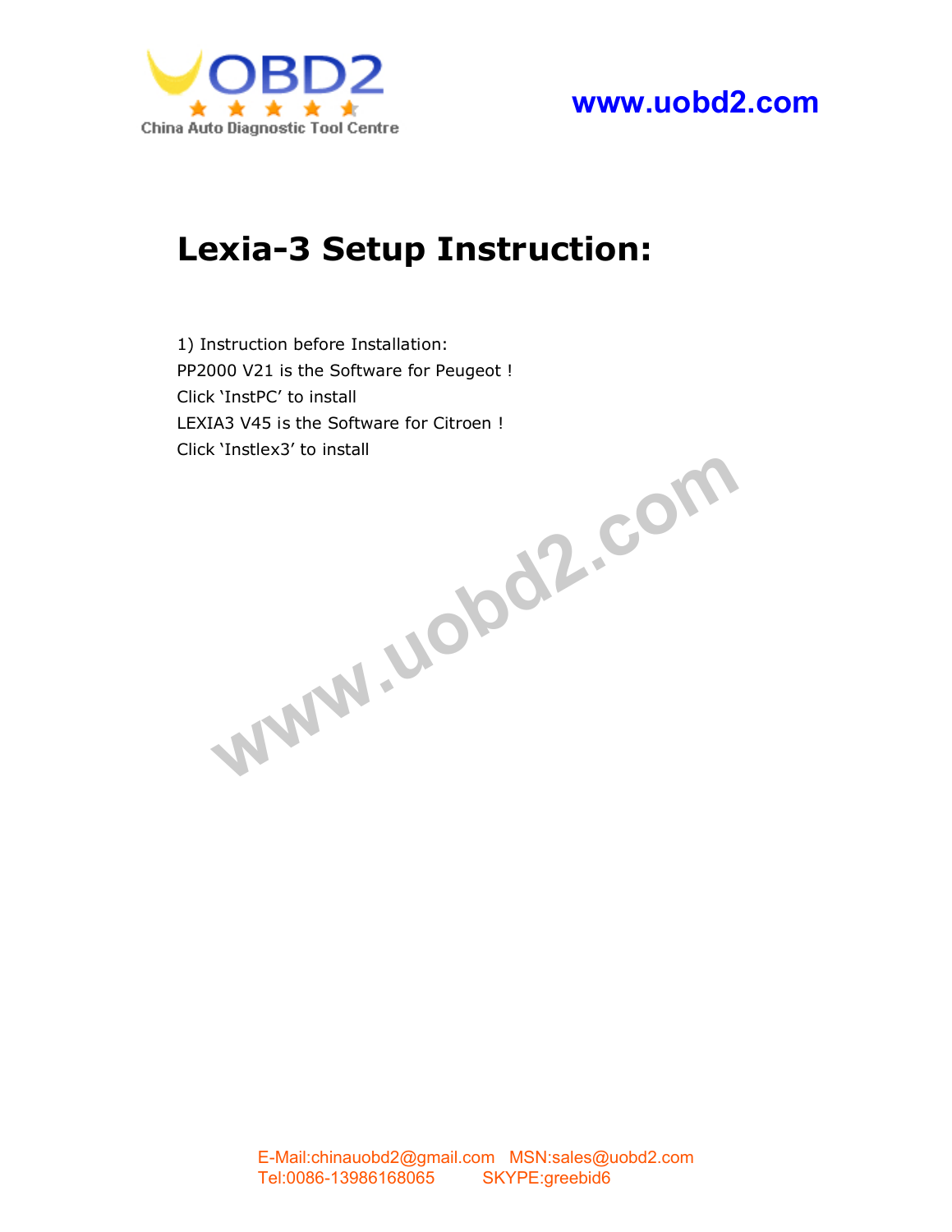

# **www.uobd2.com**

#### **\*Important Note:**



Otherwise it will display a warning as follow:



E-Mail:chinauobd2@gmail.com MSN:sales@uobd2.com